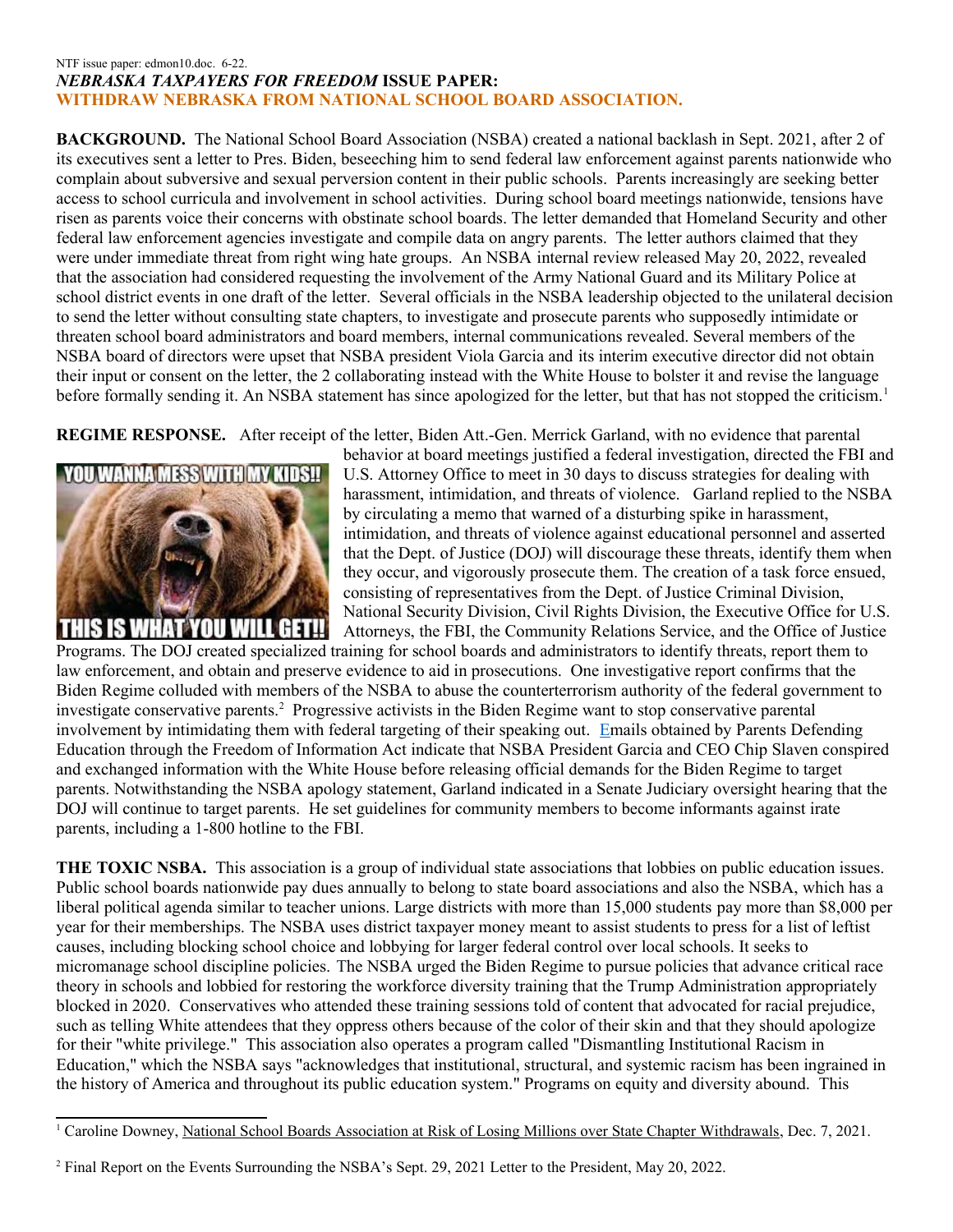propaganda comes directly from the critical race theory playbook.<sup>[3](#page-1-0)</sup> The group seeks to protect public schools from efforts to undermine them by challenging vouchers and tuition tax credits. The NSBA takes a far more positive view of domestic terrorism emanating from the Left. Its 2019 annual conference [featured](https://cdn-files.nsba.org/s3fs-public/NSBA_2019_GUIDE.pdf) a keynote address from Angela Davis, a radical who bought and supplied the shotgun used by her Black Panther lover to kidnap and murder a judge. Her letters to her lover expressing unequivocal solidarity with his commitment to political violence (i.e., "domestic terrorism") is established public record. Her record is a source of pride for the NSBA, which boasted that she draws upon her own experiences in the early seventies as a person who spent 18 months in jail and on trial, after being placed on the FBI Ten Most Wanted List.<sup>[4](#page-1-1)</sup>

**THE BACKLASH.** Public disclosure of this letter caused immediate outrage and backlash from conservative parents nationwide and conservative congressmen who labeled the provocation an attack on 1<sup>st</sup> Amendment rights and muzzling of free speech. Many state school boards disagree with the NSBA underhanded tactics. The letter sent without



knowledge or input from the state associations it is supposed to represent. What bothered many state organizations even more was their belief that local law enforcement could handle tense situations, that the FBI and other federal agencies need have no involvement in such matters. As of May 24, 2022, 25 state school board associations had either withdrawn membership, participation, or dues from the NSBA. A group of 17 state attorneys general sent a letter to Biden and Garland, asking for them to immediately withdraw the October 4, 2021 Memorandum and to immediately cease further actions designed to intimidate parents from expressing their opinions on the education of their children. Civil discourse is the foundation of our representative form of government. Our local law enforcement agencies are the best partners for our local school boards to address the safety and security needs for their districts. Best for law enforcement to decide what constitutes intimidation, harassment, or threats. Most protesters at local school board meetings are concerned parents and citizens

exercising their constitutional right to speak. Those who fail to adhere to the law at these meetings should face appropriate consequences. The NSBA cannot apologize and ask parents to forget or forgive, when parents/citizens continue to deal with the constant reminders of public school failings in the embarrassing assignments their children bring home and the discovery of books containing perverted sexual content in [school libraries](https://www.washingtonexaminer.com/restoring-america/patriotism-unity/a-different-book-battle) and classrooms. Parents have a right to know and approve of the materials used in their children's education. They are the primary educators of their children. They also are their children's first defense against the steady deluge of depravity infecting public school classrooms. When an organization uses taxpayer money to tell the federal government that parents are the enemy, an indefensible stance of the NSBA, credibility disappears.

**NTF.** In Oct. 2021, our NTF organization urged and continues urging Nebraskans to contact their local school boards and the NE School Board Association to disengage from the NSBA. "What the letter does is accuse concerned parents of being domestic terrorists," said Doug Kagan, President of Nebraska Taxpayers for Freedom. If enough state school board associations withdraw from the organization, it might lead to the deserved demise of the NSBA, stated NTF.

1<sup>ST</sup> AMENDMENT. Parents by right of both federal law and natural law are the first educators of their children. The notion that school boards are immune from criticism of curricula that undercut fundamental parental rights is an insult to American constitutional rights to petition. There exists a 1st Amendment right to petition or otherwise address a government entity for redress. The U.S. Constitution explicitly states, the "right of the people peaceably to assemble, and to petition the Government for a redress of grievances shall not be abridged." The 1st Amendment applies to all levels of government, federal, state, and local. It therefore applies to public school boards and state boards of education. It is alarming that local school boards, our state board of education, and the NSBA attempt to violate our Constitution in order to immunize themselves from popular complaints and grievances. Attempts to stop parents from speaking is certainly an attempt to abridge the constitutional right of petition. If parents/taxpayers complain about what instructors teach in the classroom, the correct remedy is to alter the curricula, not muzzle citizen complaints.

**HIT THEIR FINANCES.** NSBA largely funded by dues collected from affiliated state school board associations, paid for by local school boards with local taxpayer dollars. The NSBA could lose millions of dollars in funding, as state chapters end their memberships and stop paying dues in the backlash against its conduct. 17 Florida chapters collectively contributed \$1.1 million to NSBA funding in 2019, according to NSBA records. Its state association along with these

<span id="page-1-0"></span><sup>&</sup>lt;sup>3</sup> Heritage Foundation, What Is the NSBA, and Why Is It Trying to Shut Down Parents?, Oct 18, 2021.

<span id="page-1-1"></span><sup>4</sup> Concerned About Your Child's School? You Might Be a Domestic Terrorist, by Max Eden, Research Fellow, American Enterprise Institute, Oct. 6, 2021.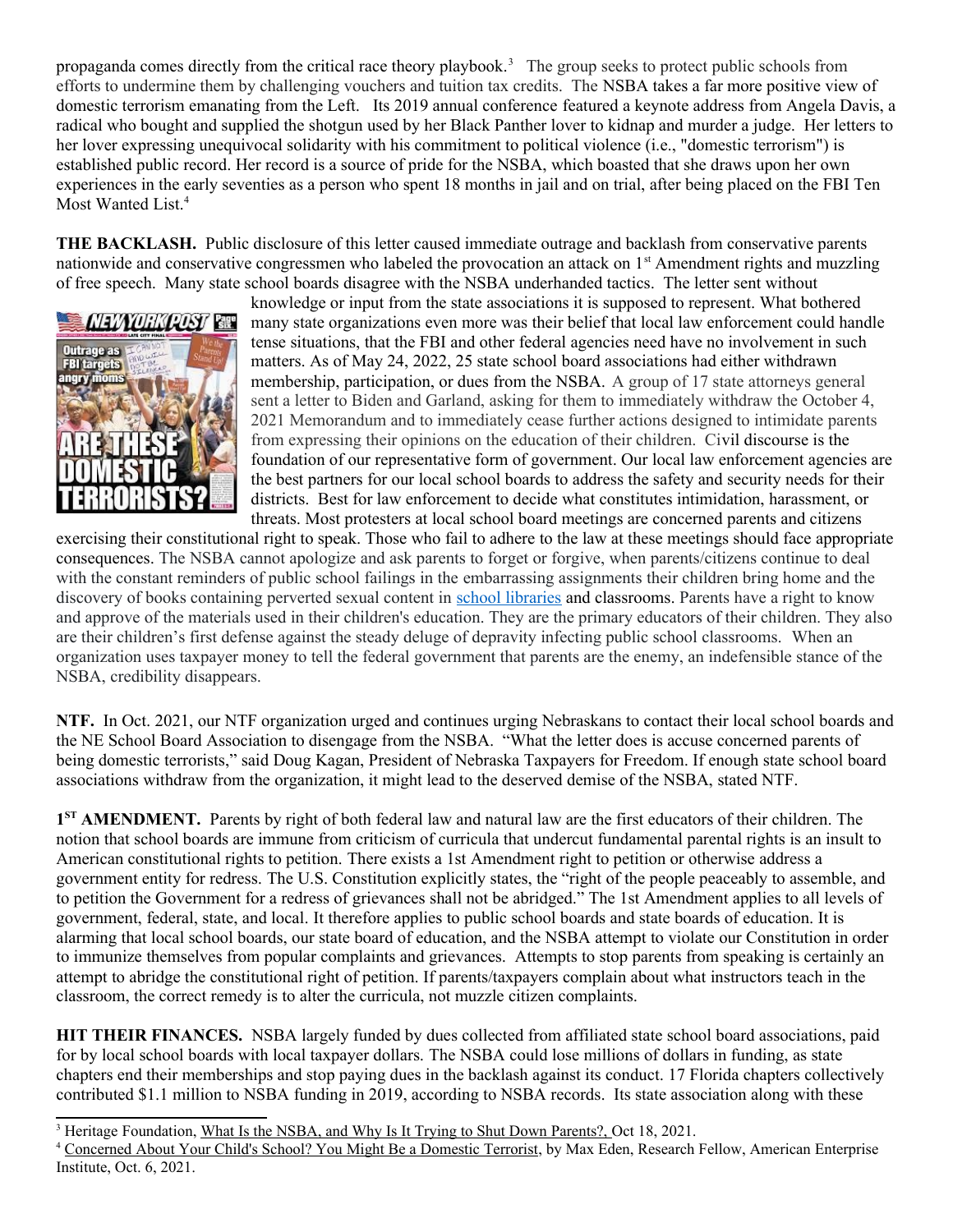chapters have severed ties with the national group. Their funds accounted for a huge percentage of the millions in annual dues paid to the NSBA by all 49 state chapters in that year. The group Axios noted that these chapters had financially supported the NSBA in many other ways, such as subsidizing its programs and events.<sup>[5](#page-2-0)</sup> The loss of dues from state group departures is only part of the equation, because many state affiliates invest other monies throughout the year for various NSBA initiatives, such as conferences. Our NE School Board Association and its local affiliates likewise should terminate all relations with the NSBA.

**PROGRESS SO FAR.** The executive committee of the NE School Board Association voted to cancel its membership in the national association, joining Texas and many other states. The full board must decide on June 11, if NE formally should withdraw from the NSBA. A Board of Directors consisting of 19 regional directors and 4 officers manage our state association. It meets at least 5 times per year to discuss policy direction and adopt an annual budget. Its legislative positions and bylaws change, these originating predominantly from local school boards of education. The board must debate and approve annually these items, first by a Legislation Committee and then by the Board of Directors and Delegate Assembly. The Delegate Assembly affords each member board a voice in determining the political direction of the organization. For Even Number Regions, director terms end in 2022. Odd Numbered Region terms end in 2024. The following are NASB officers:

 Brad Wilkins - President - Ainsworth - [bwilkins@NASBonline.org](mailto:bwilkins@NASBonline.org) Kim Burry - President-Elect - Bayard - [kburry@NASBonline.org](mailto:kburry@NASBonline.org) Sandy Noffsinger - Vice President - Dundy County Stratton - [snoffsinger@NASBonline.org](mailto:snoffsinger@NASBonline.org) The following are region directors:

Region 1 - Neal Kanel - HTRS - [nkanel@NASBonline.org](mailto:nkanel@NASBonline.org)

Region 2 - Sarah Centineo - Bellevue - [scentineo@NASBonline.org](mailto:scentineo@NASBonline.org)

Regions 3, 6 & 7 - Shavonna Holman - Omaha - [sholman@NASBonline.org](mailto:sholman@NASBonline.org)

Regions 3, 6 & 7 - Tracy Casady - Omaha - [tcasady@NASBonline.org](mailto:tcasady@NASBonline.org)

Regions 3, 6 & 7 - Nancy Kratky - Omaha - [nkratky@NASBonline.org](mailto:nkratky@NASBonline.org)

Regions 4 & 5 - Bob Rauner - Lincoln - [brauner@NASBonline.org](mailto:brauner@NASBonline.org)

Regions 4 & 5 - Annie Mumgaard - Lincoln - [amumgaard@NASBonline.org](mailto:amumgaard@NASBonline.org)

Region 8 - Robin Richards - Ralston - [rrichards@NASBonline.org](mailto:rrichards@NASBonline.org)

Region 9 - Alan Moore - ESU 3 - [amoore@NASBonline.org](mailto:amoore@NASBonline.org)

Region 10 - Ed Swotek - Malcolm - [eswotek@NASBonline.org](mailto:eswotek@NASBonline.org)

Region 11 - Jim Vlach - Lyons-Decatur Northeast - [jvlach@NASBonline.org](mailto:jvlach@NASBonline.org)

Region 12 - Lisa Wagner - Central City - [lwagner@NASBonline.org](mailto:lwagner@NASBonline.org)

Region 13 - Marilyn Bohn - ESU 10 - [mbohn@NASBonline.org](mailto:mbohn@NASBonline.org)

Region 14 - Steve Koch - Hershey - [skoch@NASBonline.org](mailto:skoch@NASBonline.org)

Region 15 - Joel Carlson - Cozad - [jcarlson@NASBonline.org](mailto:jcarlson@NASBonline.org)

Region 16 - Stephanie Summers - David City - [ssummers@NASBonline.org](mailto:ssummers@NASBonline.org)

Region 17 - Michelle Reikofski - Osmond - [mreikofski@NASBonline.org](mailto:mreikofski@NASBonline.org)

Region 18 - Doug Keener - Mitchell - [dkeener@NASBonline.org](mailto:dkeener@NASBonline.org)

Region 19 - Stacy Jolley - Millard - [sjolley@NASBonline.org](mailto:sjolley@NASBonline.org)



<span id="page-2-0"></span><sup>&</sup>lt;sup>5</sup> National School Board Association Could Take Million-Dollar Financial Hit as State Chapters Withdraw, by Michael Nobles, Dec. 7, 2021.